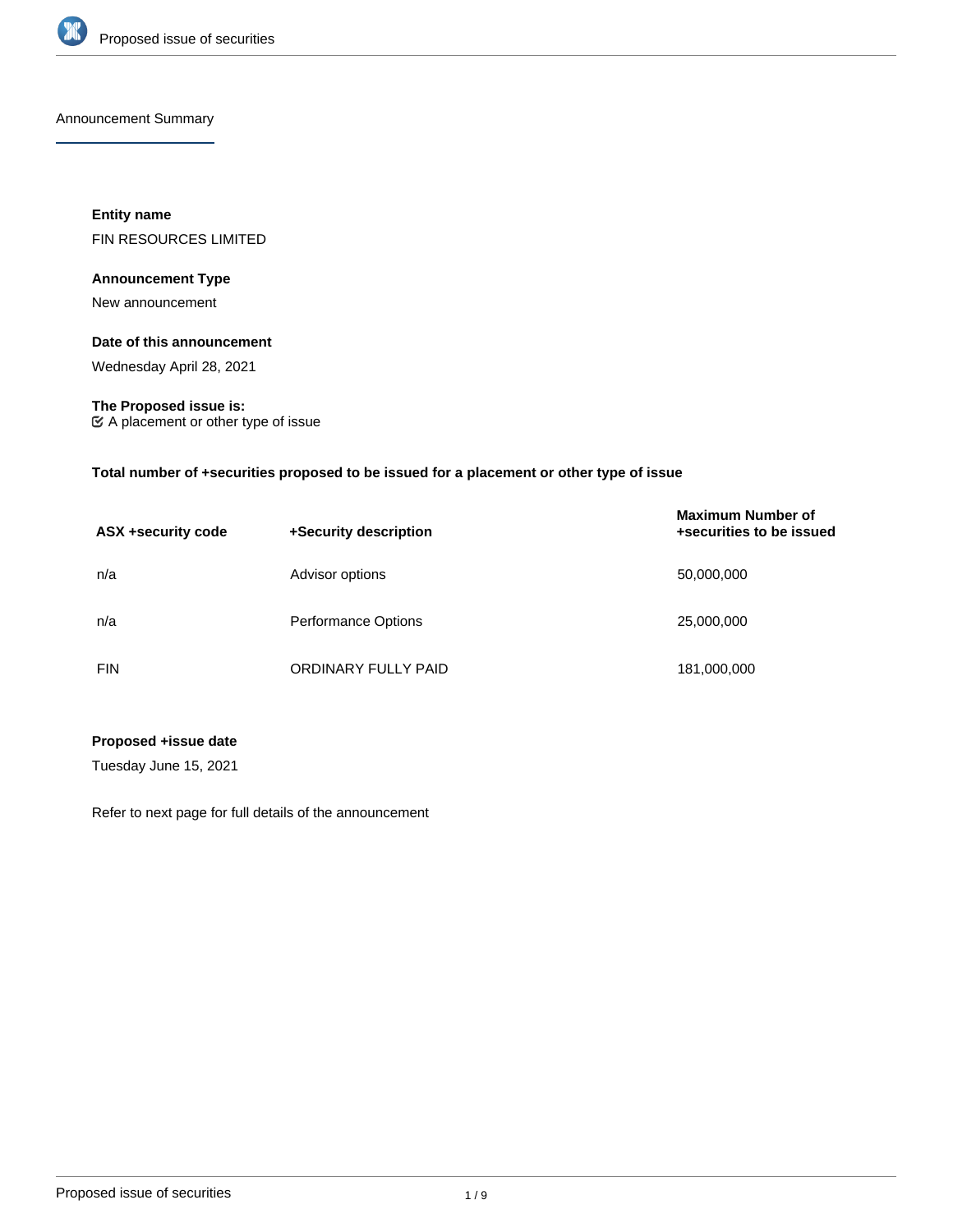

Part 1 - Entity and announcement details

# **1.1 Name of +Entity**

# FIN RESOURCES LIMITED

We (the entity named above) give ASX the following information about a proposed issue of +securities and, if ASX agrees to +quote any of the +securities (including any rights) on a +deferred settlement basis, we agree to the matters set out in Appendix 3B of the ASX Listing Rules.

**1.2 Registered Number Type**

ABN

**Registration Number**

25009121644

**1.3 ASX issuer code**

FIN

# **1.4 The announcement is**

New announcement

# **1.5 Date of this announcement**

Wednesday April 28, 2021

# **1.6 The Proposed issue is:**

 $\mathfrak{C}$  A placement or other type of issue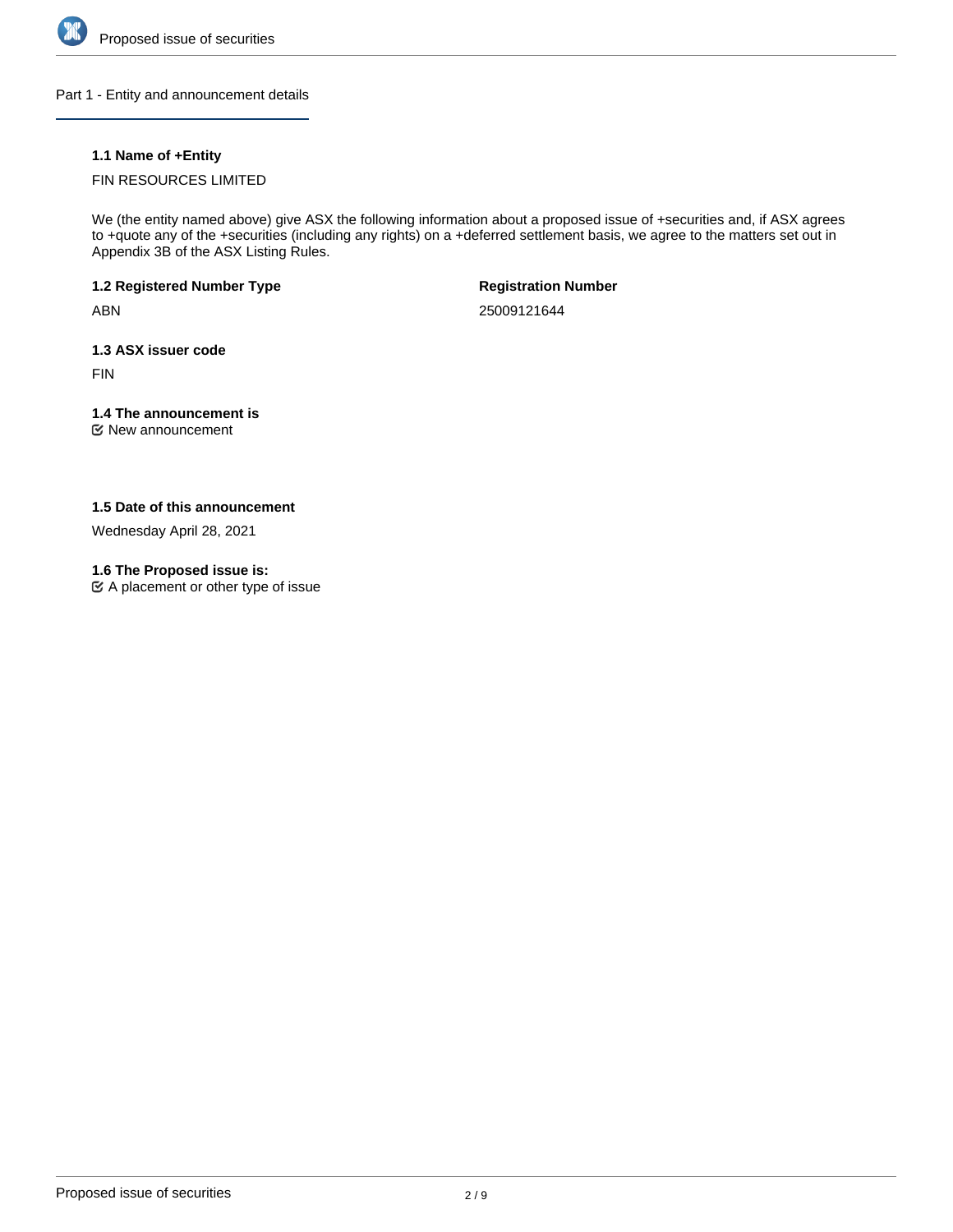

Part 7 - Details of proposed placement or other issue

Part 7A - Conditions

**7A.1 - Are any of the following approvals required for the placement or other type of issue?**

- **+Security holder approval**
- **Court approval**
- **Lodgement of court order with +ASIC**
- **ACCC approval**
- **FIRB approval**
- **Another approval/condition external to the entity**

Yes

7A.1a Conditions

| <b>Approval/Condition</b> | Date for determination | Is the date estimated or | ** Approval             |
|---------------------------|------------------------|--------------------------|-------------------------|
| +Security holder approval | Tuesday June 15, 2021  | actual?                  | received/condition met? |
|                           |                        | <b></b> ■ Estimated      | No.                     |

# **Comments**

1. LR 7.1 approval for 83,333,333 fully paid ordinary shares to be issued as consideration for the acquisition of an 80% interest in the North Onslow Solar Salt Project;

2. LR 7.1 approval for the second tranche of the Placement comprising 16,410,473 shares;

3. Approval for the participation in the placement of Non-Executive Director Mr Jason Bontempo (or his nominee) for

8.33m shares;

- 4. Approval to issue of 50m advisor options; and
- 5. Approval to issue 25m Director and Management Performance Options.

Part 7B - Issue details

**Is the proposed security a 'New class' (+securities in a class that is not yet quoted or recorded by ASX) or an 'Existing class' (additional securities in a class that is already quoted or recorded by ASX)?** Existing class

**Will the proposed issue of this +security include an offer of attaching +securities?** No

Details of +securities proposed to be issued

## **ASX +security code and description**

FIN : ORDINARY FULLY PAID

## **Number of +securities proposed to be issued**

83,333,333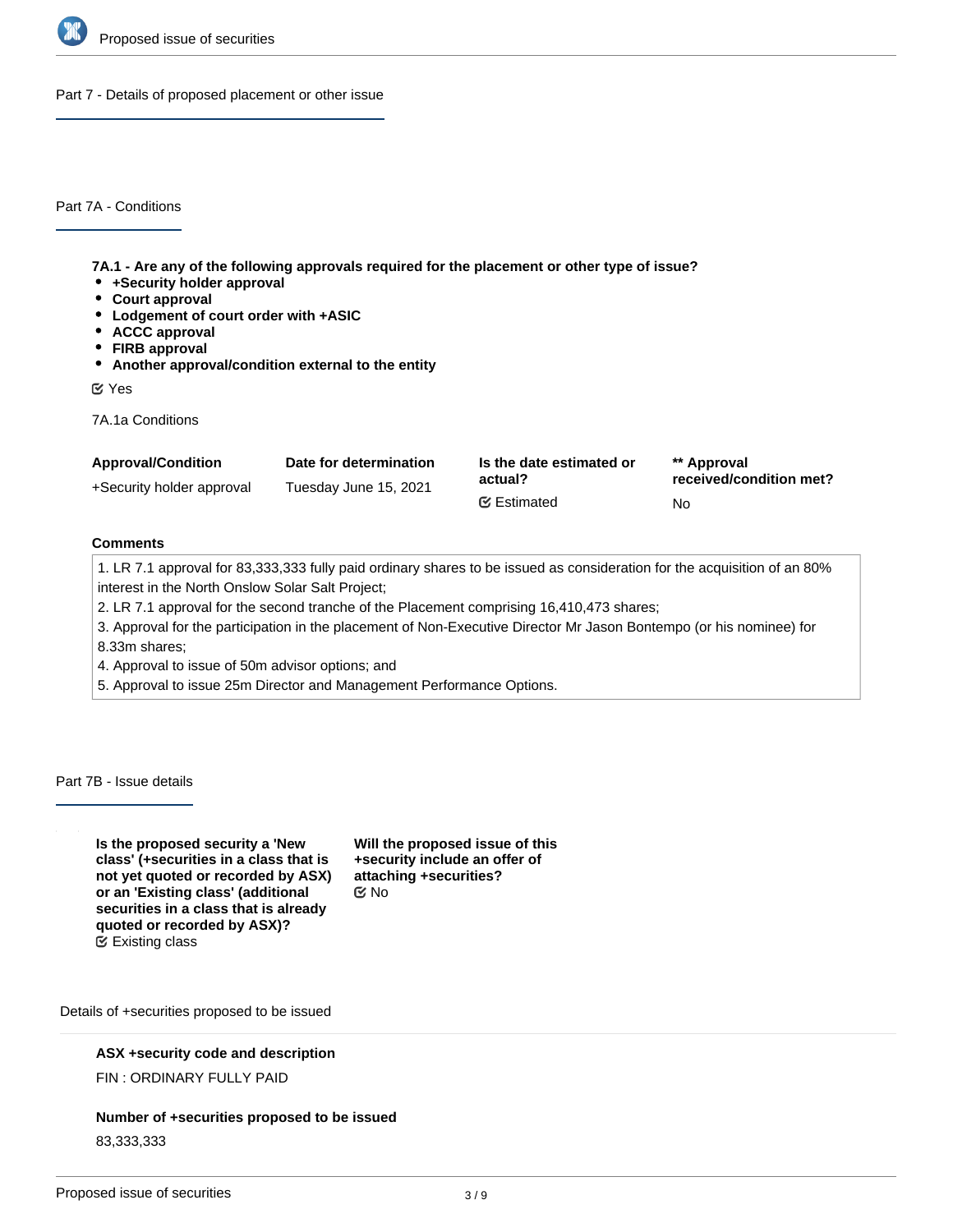

## **Offer price details**

**Are the +securities proposed to be issued being issued for a cash consideration?** No

#### **Please describe the consideration being provided for the +securities**

Consideration for the acquisition of an 80% interest in the North Onslow Solar Salt Project .

#### **Please provide an estimate of the AUD equivalent of the consideration being provided for the +securities**

1,500,000.000000

**Will these +securities rank equally in all respects from their issue date with the existing issued +securities in that class?** Yes

| Is the proposed security a 'New        |  |
|----------------------------------------|--|
| class' (+securities in a class that is |  |
| not yet quoted or recorded by ASX)     |  |
| or an 'Existing class' (additional     |  |
| securities in a class that is already  |  |
| quoted or recorded by ASX)?            |  |
| $\mathfrak{C}$ Existing class          |  |

**Will the proposed issue of this +security include an offer of attaching +securities?** No

Details of +securities proposed to be issued

# **ASX +security code and description**

FIN : ORDINARY FULLY PAID

# **Number of +securities proposed to be issued**

89,333,333

**Offer price details**

**Are the +securities proposed to be issued being issued for a cash consideration?** Yes

**In what currency is the cash consideration being paid?**

AUD - Australian Dollar

**What is the issue price per +security?** AUD 0.01800

**Will these +securities rank equally in all respects from their issue date with the existing issued +securities in that class?**

Yes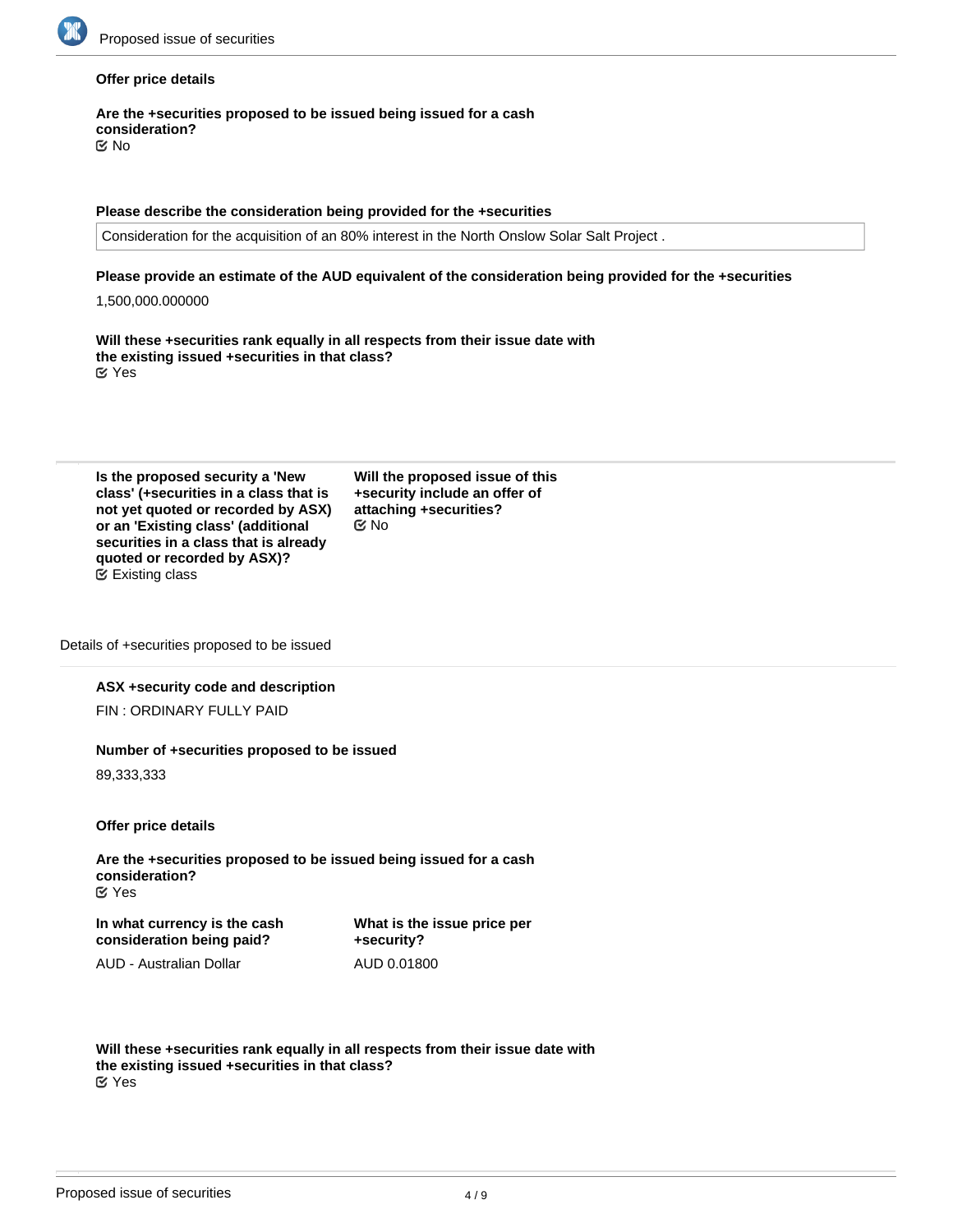

**Is the proposed security a 'New class' (+securities in a class that is not yet quoted or recorded by ASX) or an 'Existing class' (additional securities in a class that is already quoted or recorded by ASX)?** Existing class

**Will the proposed issue of this +security include an offer of attaching +securities?** No

Details of +securities proposed to be issued

### **ASX +security code and description**

FIN : ORDINARY FULLY PAID

## **Number of +securities proposed to be issued**

8,333,334

**Offer price details**

**Are the +securities proposed to be issued being issued for a cash consideration?** Yes

**In what currency is the cash consideration being paid?**

AUD - Australian Dollar

**What is the issue price per +security?** AUD 0.01800

**Will these +securities rank equally in all respects from their issue date with the existing issued +securities in that class?** Yes

| Is the proposed security a 'New        |
|----------------------------------------|
| class' (+securities in a class that is |
| not yet quoted or recorded by ASX)     |
| or an 'Existing class' (additional     |
| securities in a class that is already  |
| quoted or recorded by ASX)?            |
| $\mathfrak{C}$ New class               |

**Will the proposed issue of this +security include an offer of attaching +securities?** No

Details of +securities proposed to be issued

**ISIN Code (if Issuer is a foreign company and +securities are non CDIs)**

| Have you received confirmation from | N |
|-------------------------------------|---|
| ASX that the terms of the proposed  |   |
| +securities are appropriate and     |   |
| equitable under listing rule 6.1?   |   |
| ඦ No                                |   |

**Will the entity be seeking quotation of the 'new' class of +securities on ASX?** ∑ No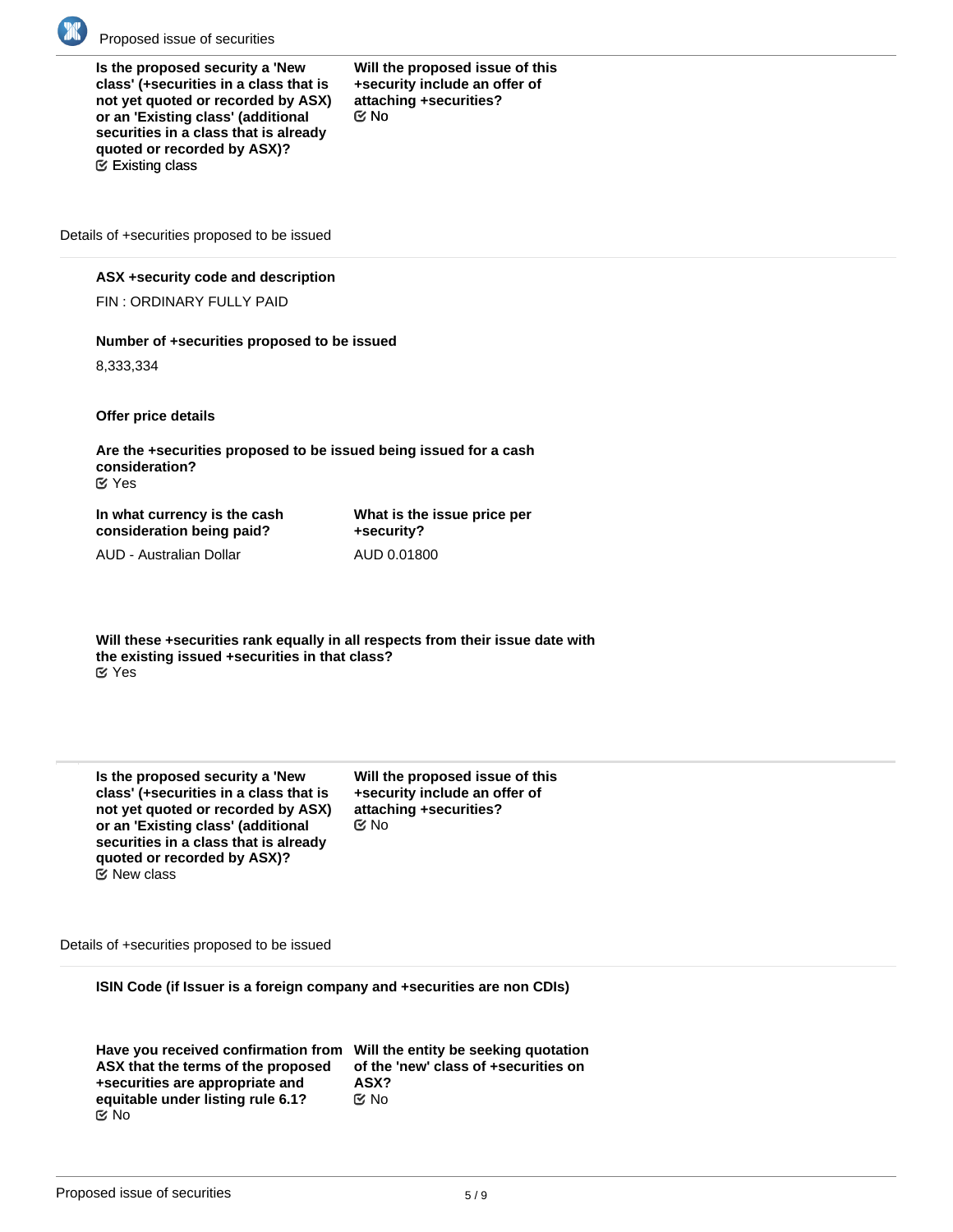

| ASX +security code             | +Security description |
|--------------------------------|-----------------------|
| New class-code to be confirmed | Advisor options       |

#### **+Security type**

**Options** 

**Number of +securities proposed to be issued**

50,000,000

## **Offer price details**

**Are the +securities proposed to be issued being issued for a cash consideration?** Yes

**consideration being paid?** AUD - Australian Dollar

**In what currency is the cash**

**What is the issue price per +security?** AUD 0.00001

**Will all the +securities issued in this class rank equally in all respects from their issue date?** Yes

Options details

| +Security currency                                                              | <b>Exercise price</b> | <b>Expiry date</b>   |
|---------------------------------------------------------------------------------|-----------------------|----------------------|
| AUD - Australian Dollar                                                         | AUD 0.0180            | Sunday June 30, 2024 |
| Details of the type of +security that will be issued if the option is exercised |                       |                      |

FIN : ORDINARY FULLY PAID

**Number of securities that will be issued if the option is exercised**

1 for 1

**Please provide a URL link for a document lodged with ASX setting out the material terms of the +securities proposed to be issued or provide the information by separate announcement.**

Refer to ASX announcement "Acquisition of North Onslow Solar Salt Project " released 28 April 2021.

**Is the proposed security a 'New class' (+securities in a class that is not yet quoted or recorded by ASX) or an 'Existing class' (additional securities in a class that is already quoted or recorded by ASX)?**  $\mathfrak E$  New class

**Will the proposed issue of this +security include an offer of attaching +securities?** No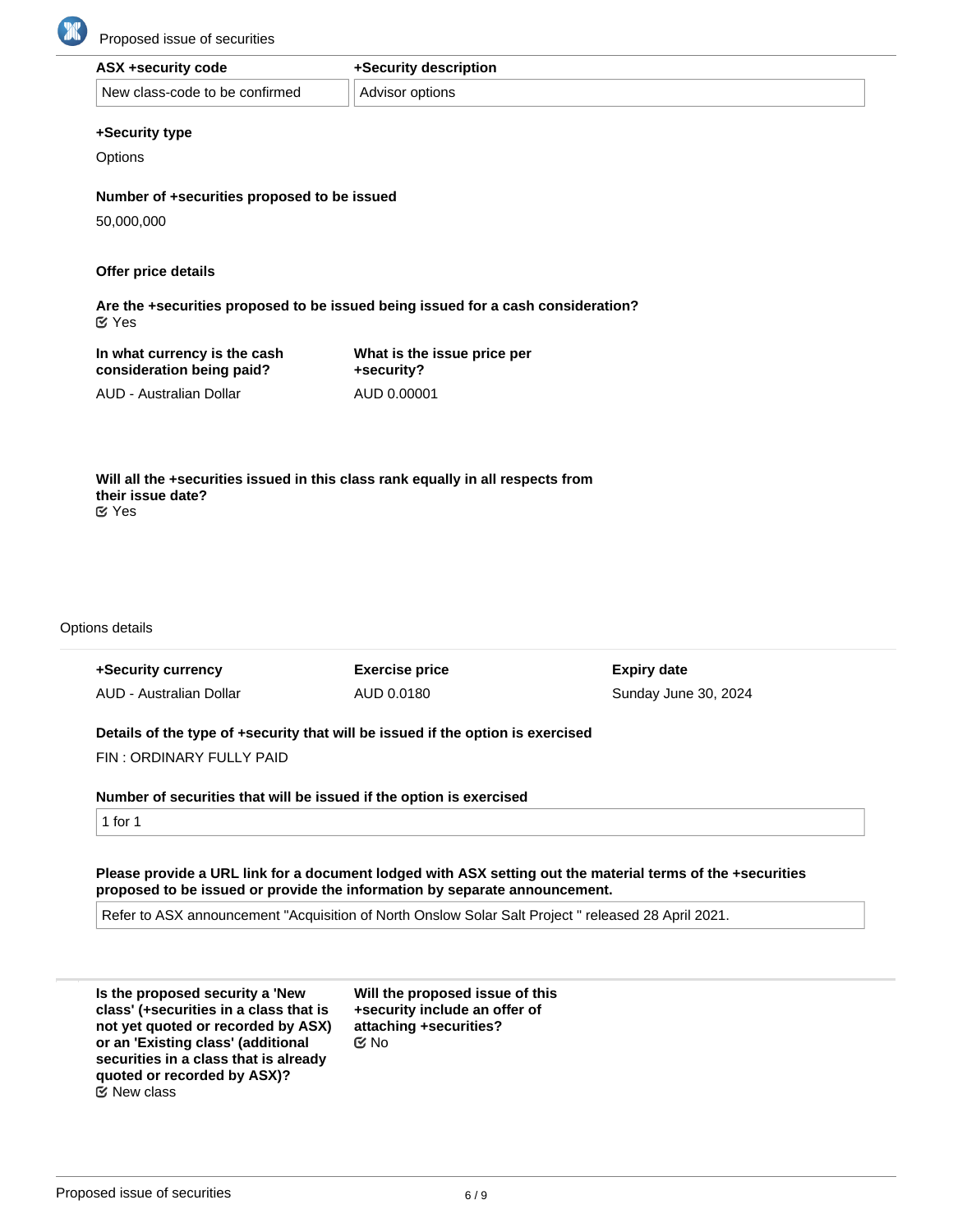

Details of +securities proposed to be issued

### **ISIN Code (if Issuer is a foreign company and +securities are non CDIs)**

| Have you received confirmation from Will the entity be seeking quotation<br>ASX that the terms of the proposed<br>+securities are appropriate and<br>equitable under listing rule 6.1?<br>ା ⊠ | of the 'new' class of +securities on<br>ASX?<br>C⁄No |
|-----------------------------------------------------------------------------------------------------------------------------------------------------------------------------------------------|------------------------------------------------------|
|                                                                                                                                                                                               |                                                      |

| ASX +security code             | +Security description |  |
|--------------------------------|-----------------------|--|
| New class-code to be confirmed | Performance Options   |  |

#### **+Security type**

Performance options/rights

#### **Number of +securities proposed to be issued**

25,000,000

#### **Offer price details**

#### **Are the +securities proposed to be issued being issued for a cash consideration?** No

### **Please describe the consideration being provided for the +securities**

To remunerate and incentivise directors and management

#### **Please provide an estimate of the AUD equivalent of the consideration being provided for the +securities**

360,000.000000

### **Will all the +securities issued in this class rank equally in all respects from their issue date?** Yes

#### Performance options/rights details

**+Security currency** AUD - Australian Dollar **Exercise price** AUD 0.0000

**Expiry date** Saturday June 15, 2024

## **Details of the type of +security that will be issued if the option is exercised**

FIN : ORDINARY FULLY PAID

#### **Number of securities that will be issued if the option is exercised**

1 for 1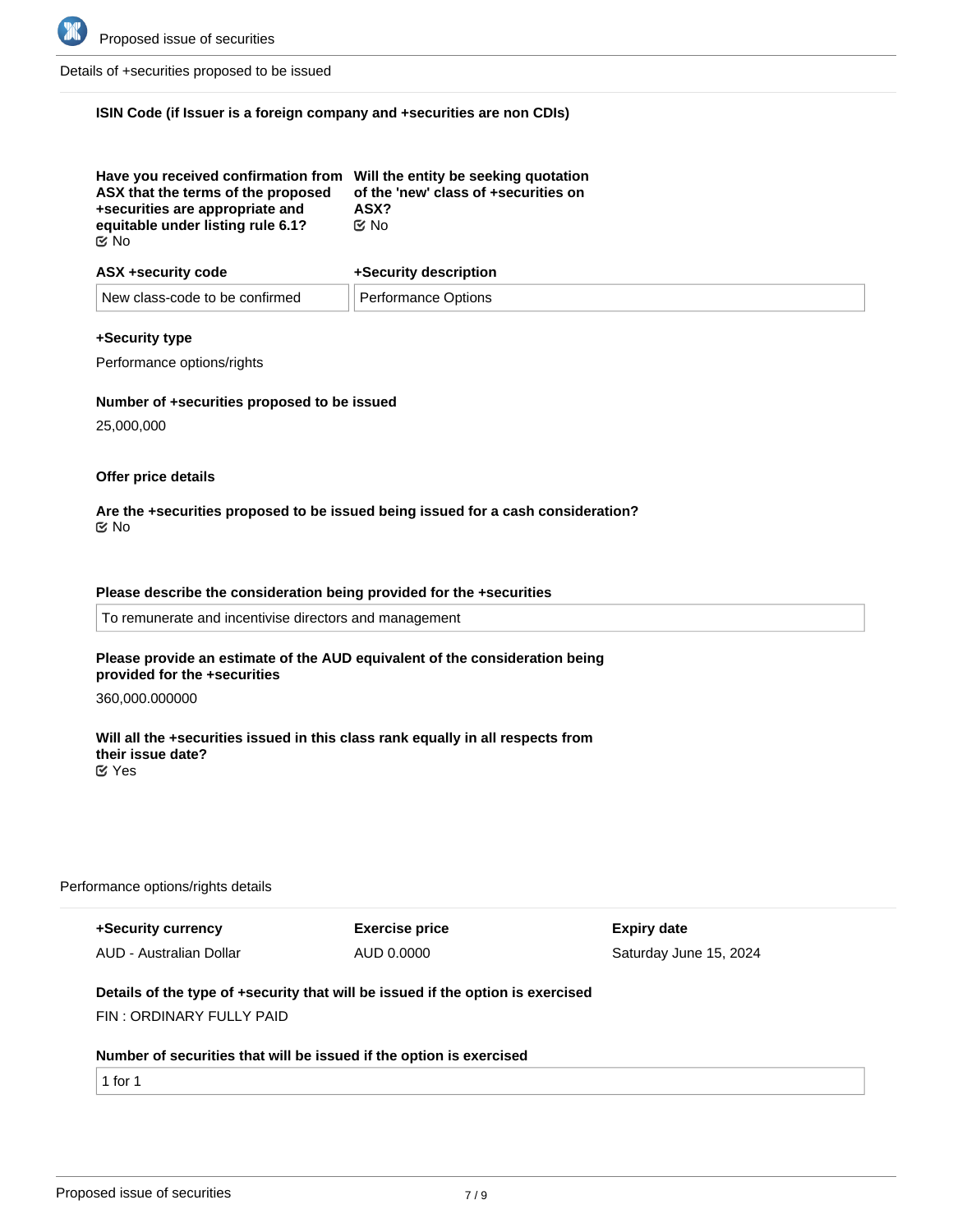

**Please provide a URL link for a document lodged with ASX setting out the material terms of the +securities proposed to be issued or provide the information by separate announcement.**

Refer to ASX announcement "Acquisition of North Onslow Solar Salt Project " released 28 April 2021.

Part 7C - Timetable

#### **7C.1 Proposed +issue date**

Tuesday June 15, 2021

Part 7D - Listing Rule requirements

**7D.1 Has the entity obtained, or is it obtaining, +security holder approval for the entire issue under listing rule 7.1?** Yes

**7D.1a Date of meeting or proposed meeting to approve the issue under listing rule 7.1**

Tuesday June 15, 2021

**7D.2 Is a party referred to in listing rule 10.11 participating in the proposed issue?** Yes

**7D.3 Will any of the +securities to be issued be +restricted securities for the purposes of the listing rules?** No

**7D.4 Will any of the +securities to be issued be subject to +voluntary escrow?** Yes

**7D.4a Please enter the number and +class of the +securities subject to +voluntary escrow and the date from which they will cease to be subject to +voluntary escrow**

83,333,333 ORD voluntarily escrowed for 12 months from the date of issue.

Part 7E - Fees and expenses

**7E.1 Will there be a lead manager or broker to the proposed issue?** Yes

**7E.1a Who is the lead manager/broker?**

Max Capital Pty Ltd and Chieftain Securities Pty Ltd

**7E.1b What fee, commission or other consideration is payable to them for acting as lead manager/broker?**

- Capital Raising fee of 6% (plus GST) of the dollar value of the total capital raised; and

- each have the right to subscribe for 25 million options at a subscription price of \$0.00001, exercisable at \$0.018 on or before 30 June 2024